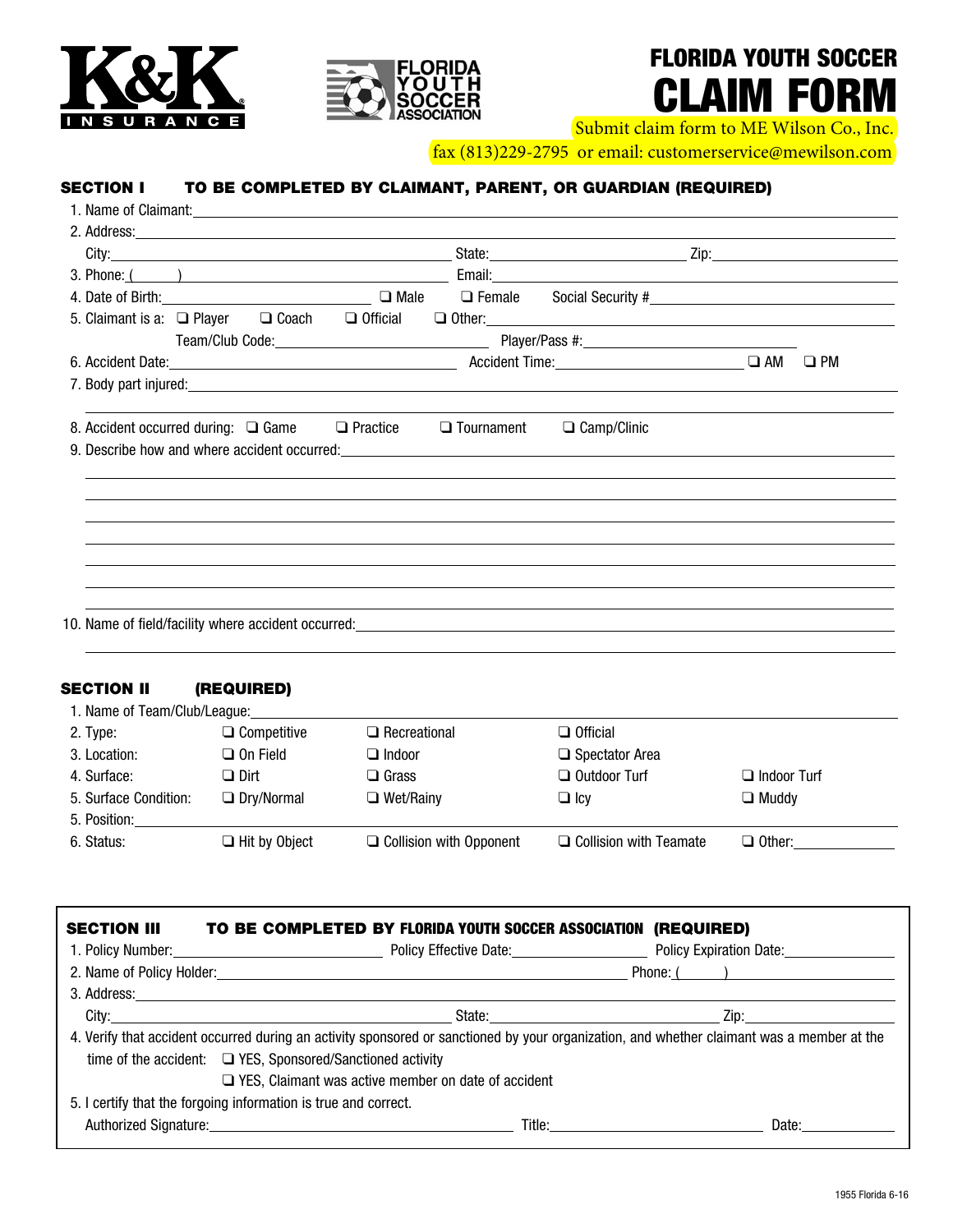## SECTION IV STATEMENT OF OTHER INSURANCE (REQUIRED)

| RELATIONSHIP TO CLAIMANT: Q SELF Q FATHER Q MOTHER Q SPOUSE Q GUARDIAN                                                                                                                                                        | RELATIONSHIP TO CLAIMANT: C SELF C FATHER C MOTHER C SPOUSE C GUARDIAN                                                                                                                                                         |  |  |
|-------------------------------------------------------------------------------------------------------------------------------------------------------------------------------------------------------------------------------|--------------------------------------------------------------------------------------------------------------------------------------------------------------------------------------------------------------------------------|--|--|
|                                                                                                                                                                                                                               |                                                                                                                                                                                                                                |  |  |
| EMPLOYER NAME: A CONTROL CONTROL CONTROL CONTROL CONTROL CONTROL CONTROL CONTROL CONTROL CONTROL CONTROL CONTR                                                                                                                | EMPLOYER NAME: The contract of the contract of the contract of the contract of the contract of the contract of                                                                                                                 |  |  |
|                                                                                                                                                                                                                               |                                                                                                                                                                                                                                |  |  |
|                                                                                                                                                                                                                               |                                                                                                                                                                                                                                |  |  |
| EMPLOYER PHONE: ( )                                                                                                                                                                                                           | EMPLOYER PHONE: ( )                                                                                                                                                                                                            |  |  |
|                                                                                                                                                                                                                               |                                                                                                                                                                                                                                |  |  |
| POLICY NUMBER: New York State And the Communication of the Communication of the Communication of the Communication                                                                                                            | POLICY NUMBER: And the state of the state of the state of the state of the state of the state of the state of the state of the state of the state of the state of the state of the state of the state of the state of the stat |  |  |
| insurance company address: when the control of the control of the control of the control of the control of the                                                                                                                |                                                                                                                                                                                                                                |  |  |
|                                                                                                                                                                                                                               |                                                                                                                                                                                                                                |  |  |
|                                                                                                                                                                                                                               |                                                                                                                                                                                                                                |  |  |
| SIGNATURE:<br><u> 1989 - Johann Barn, fransk politik (d. 1989)</u>                                                                                                                                                            | SIGNATURE:                                                                                                                                                                                                                     |  |  |
|                                                                                                                                                                                                                               | (If you are employed but have no insurance, please include a statement of verification from your employer on their letterhead)                                                                                                 |  |  |
| 1. Is claimant covered under any other medical and/or dental insurance policy?                                                                                                                                                |                                                                                                                                                                                                                                |  |  |
| 2. Is claimant covered under a government sponsored insurance such as Medicare/Medicaid?<br>$\Box$ Yes                                                                                                                        |                                                                                                                                                                                                                                |  |  |
| 3. Is claimant enrolled in any federal or state sponsored healthcare plans made available                                                                                                                                     |                                                                                                                                                                                                                                |  |  |
| through the Affordable Care Act that is not government subsidized?                                                                                                                                                            |                                                                                                                                                                                                                                |  |  |
| 4. Is claimant registered with any other soccer organization (such as US Club Soccer, AYSO, etc)?<br>If yes, name of organization: example and a series of organization:                                                      |                                                                                                                                                                                                                                |  |  |
| NOTE: If the injured has medical coverage as an eligible dependent from a previous marriage as mandated in a divorce decree, please give<br>name, address, and phone number of the responsible party.                         |                                                                                                                                                                                                                                |  |  |
| Name: Name: Name: Name: Name: Name: Name: Name: Name: Name: Name: Name: Name: Name: Name: Name: Name: Name: Name: Name: Name: Name: Name: Name: Name: Name: Name: Name: Name: Name: Name: Name: Name: Name: Name: Name: Name: | $Phone: ($ and $)$                                                                                                                                                                                                             |  |  |
|                                                                                                                                                                                                                               |                                                                                                                                                                                                                                |  |  |
| City:<br>State:                                                                                                                                                                                                               | Zip:                                                                                                                                                                                                                           |  |  |
| <b>SECTION V</b><br>All claims benefits will be paid directly to doctors and hospitals involved, unless billing provided indicates payment made by you.                                                                       | <b>ASSIGNMENT OF BENEFITS</b>                                                                                                                                                                                                  |  |  |
|                                                                                                                                                                                                                               |                                                                                                                                                                                                                                |  |  |

## SECTION VI STATEMENT OF CERTIFICATION AND AUTHORIZATION TO RELEASE INFORMATION (REQUIRED)

1. I CERTIFY THAT THE ABOVE INFORMATION GIVEN BY ME IN SUPPORT OF THIS CLAIM IS TRUE AND CORRECT.

SIGNATURE OF PARENT/GUARDIAN/CLAIMANT (REQUIRED) DATE

2. I HEREBY AUTHORIZE ANY PHYSICIAN, HOSPITAL OR OTHER MEDICALLY RELATED FACILITY, INSURANCE COMPANY, OR OTHER ORGANIZATION, INSTITUTION OR PERSON THAT HAS ANY RECORDS OR KNOWLEDGE OF ME, AND/OR THE ABOVE NAMED CLAIMANT, TO DISCLOSE, WHENEVER REQUESTED TO DO SO BY K&K INSURANCE/SPECIALTY BENEFITS OR NATIONWIDE LIFE INSURANCE COMPANY, ANY AND ALL SUCH INFORMATION. I UNDERSTAND THE INFORMATION OBTAINED BY USE OF THE AUTHORIZATION WILL BE USED TO DETERMINE ELIGIBILITY FOR INSURANCE AND ELIGIBILITY FOR BENEFITS UNDER ANY EXISTING POLICY. ANY INFORMATION OBTAINED WILL NOT BE RELEASED TO ANY PERSON OR ORGANIZATION EXCEPT AS NECESSARY IN CONNECTION WITH THE PROCESSING OF THIS APPLICATION, CLAIM, OR AS MAY BE OTHERWISE LAWFULLY REQUIRED OR AS I MAY FURTHER AUTHORIZE. A PHOTOCOPY OF THIS AUTHORIZATION SHALL BE CONSIDERED AS EFFECTIVE AND VALID AS THE ORIGINAL.

 $\overline{a}$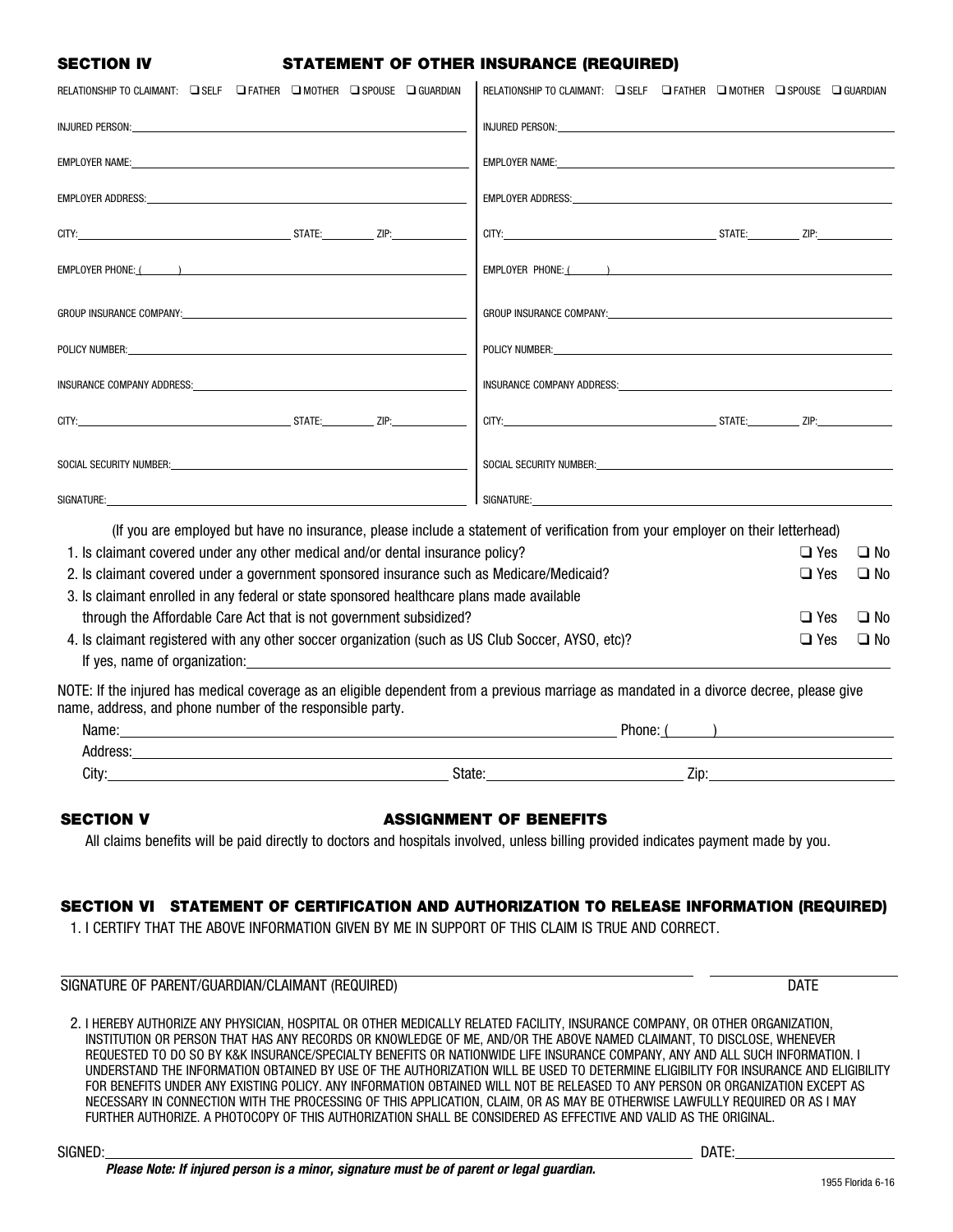

## HOW TO FILE A CLAIM INSTRUCTIONS

*All important information must be provided in order for claims to be processed.*

- **1.** Excess Coverage: **Accident medical expenses are covered under this policy on an Excess Basis, and benefits will only be paid under this plan after your own personal or group insurance (including Health Maintenance Organizations) has paid out its benefits. Please note that you must follow your primary insurance carrier's eligibility criteria (i.e., to be treated in-network, if required by HMO, etc) in order for this policy to consider your expenses for payment. If you receive Government or State Aid Insurance, (Medicaid, Medicare, etc) this insurance may be Primary.**
	- **• Payment under this policy will be made according to usual and customary guidelines. This means that the basis for payment of specific medical or dental services is based on the average cost of that service by region. This policy does not automatically pay for services in full; it pays based on the "usual and customary" fee for that service in your area.**
- **2.** Claim Guidelines: **You have up to 15 months from the date of injury to submit claim form. For claims to be eligible for coverage you must seek medical attention within 90 days from date of injury.**
- **3.** Please Remember:
	- **•** After your claim is validated by your state soccer association *(see section III of claim form)* **it will be forwarded to K&K Insurance/Specialty Benefits, who will send you a coverage letter and your claim number. Advise your Doctors/Hospitals so they can file claims directly to your primary insurance first, and K&K Insurance/Specialty Benefits second.**
	- **• Itemized bills are required: You or your providers must submit itemized bills with your primary insurance explanation of benefits (if applicable); balance due bills or notices do not provide the information needed to process your claim. See below for forms needed. Payments will be made to you if the itemized bills indicate that they have been paid. Otherwise, payments will be made directly to the doctor, hospital or other service provider.**
		- **1.** CMS-1500 **is the standard form used by Providers to show the medical treatments and charges made for each service.**
		- **2.** UB-04 **is the standard form used by Hospitals to show medical treatments and charges made for services.**
- **4.** Dental Bills: **All dental bills must be submitted through your primary insurance's** medical and dental plans **first before making a claim for dental treatment under this policy. Please have your provider submit an ADA dental claim form with the explanation of benefits (if applicable).**

**Please submit claim form to:**

**M.E. Wilson Co., Inc.**

**Phone: (813) 229-8021 Fax: (813) 229-2795 Email: customerservice@mewilson.com**